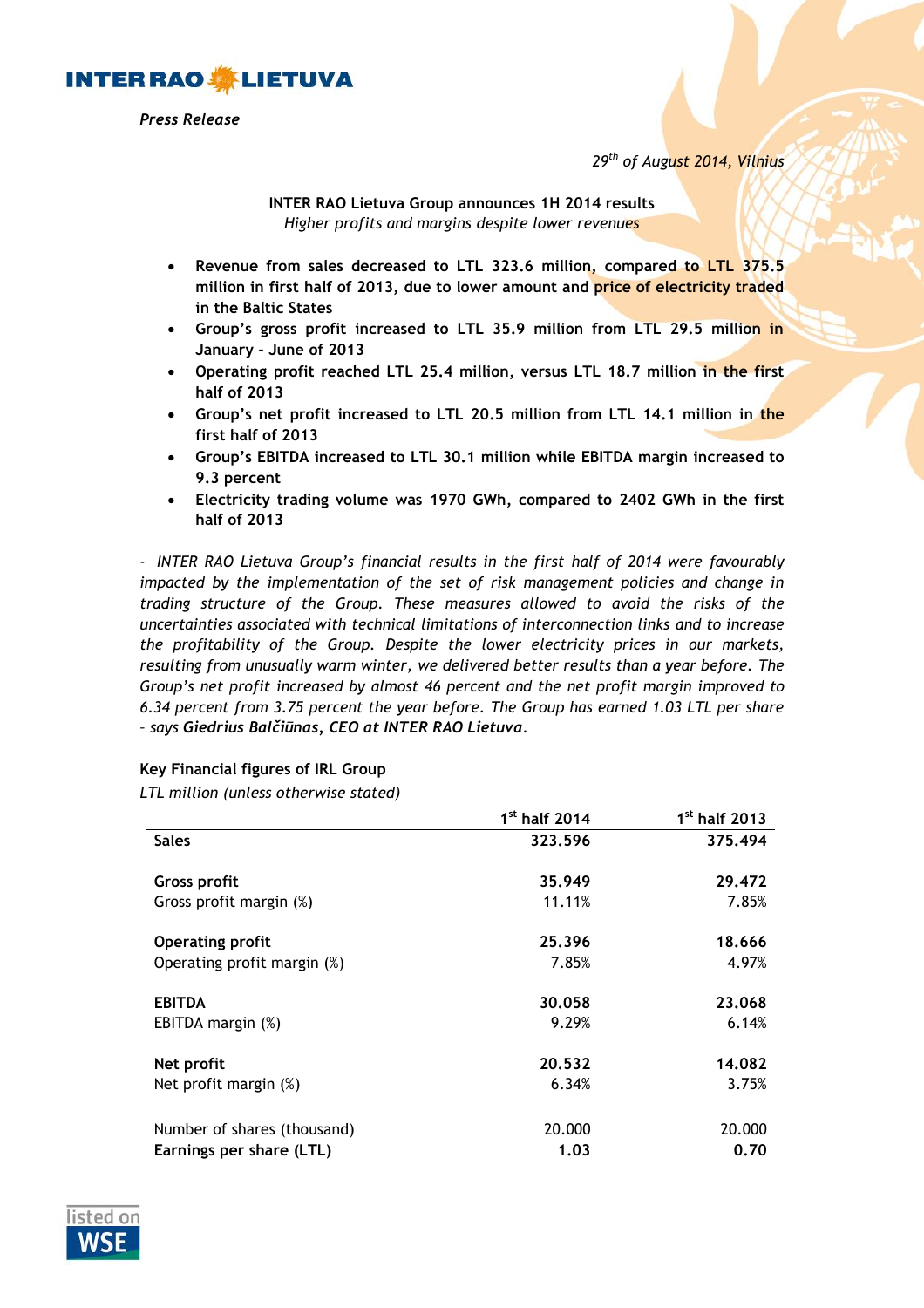

## **Revenue from sales**

Group's sales decreased by 13.8 percent in  $1<sup>st</sup>$  half of 2014, compared to the same period in 2013. Decrease in costs of sales was a bit higher than decrease in sales - 16.9 percent, compared to  $1<sup>st</sup>$  half of 2013. Such a decrease in costs of sales was mainly due to the changes in trading structure and lower electricity prices in the markets. Therefore, despite the decrease in sales, the Group's gross profitability amounted to 11.1 percent in the accounting period, as compared to 7.9 percent in January-June 2013, and constituted a 22 percent increase over the same period last year.

Group's revenue from purchases and sales of electricity in the  $1<sup>st</sup>$  half of 2014 amounted to LTL 315 million. Revenue from produced electricity sales accounted for LTL 8.6 million, 22.65 percent more than a year ago. During the period Vydmantai wind park, UAB has produced a bit lower amount of electricity compared to long-term average, due to negative meteorological conditions: the whole region was affected by prevailing lower wind conditions. The experienced wind conditions are significantly worse than the estimated long-term average, thus the performance of Vydmantai wind park, UAB is expected to improve in the upcoming periods.

## **Expenses**

Group's costs of sales in January-June of 2014 amounted to LTL 287.6 million, 16.9 percent less than during the first six months of 2013. The decline in costs of sales was due to several reasons, such as the lower amount of electricity traded by the Group, the reduction of the amount of electricity sold to other independent suppliers under the annual contracts due to the persisting risk of possible limitations of electricity transmission capacities from the third countries, and due to the lower electricity prices in the markets resulting from unusually warm winter.

Costs of purchased electricity in the  $1<sup>st</sup>$  half of 2014 amounted to LTL 284.5 million. Costs of purchased electricity accounted for 97 percent of total costs of sales.

Operating expenses in the  $1<sup>st</sup>$  half of 2014 amounted to LTL 10.6 million, a 2.3% increase over a year ago.

## **Earnings**

Gross profit of the Group in January-June of 2014 amounted to LTL 35.9 million, while the gross profit margin increased to 11.11 percent (7.85 percent a year ago). Group's operating profit in the 1<sup>st</sup> half of 2014 accounted for LTL 25.4 million, while the operating profit margin increased to 7.85 percent from 5.0 percent a year ago.

Group's net profit in the  $1<sup>st</sup>$  half of 2014 amounted to LTL 20.5 million, a 45.8 percent increase over the profit of LTL 14.08 million for the corresponding period year ago. The profit margin increased to 6.3 percent in the  $1<sup>st</sup>$  half 2014 from 3.75 percent a year ago.

Group's EBITDA for the 1<sup>st</sup> half 2014 was LTL 30.1 million and the EBITDA profit margin increased to 9.3 percent from  $6.14$  percent in the  $1<sup>st</sup>$  half of 2013.

The increase in profit was due to the set of risk management policies and change in trading structure the Group undertook in a response to the uncertainties associated with technical limitations of interconnection links.